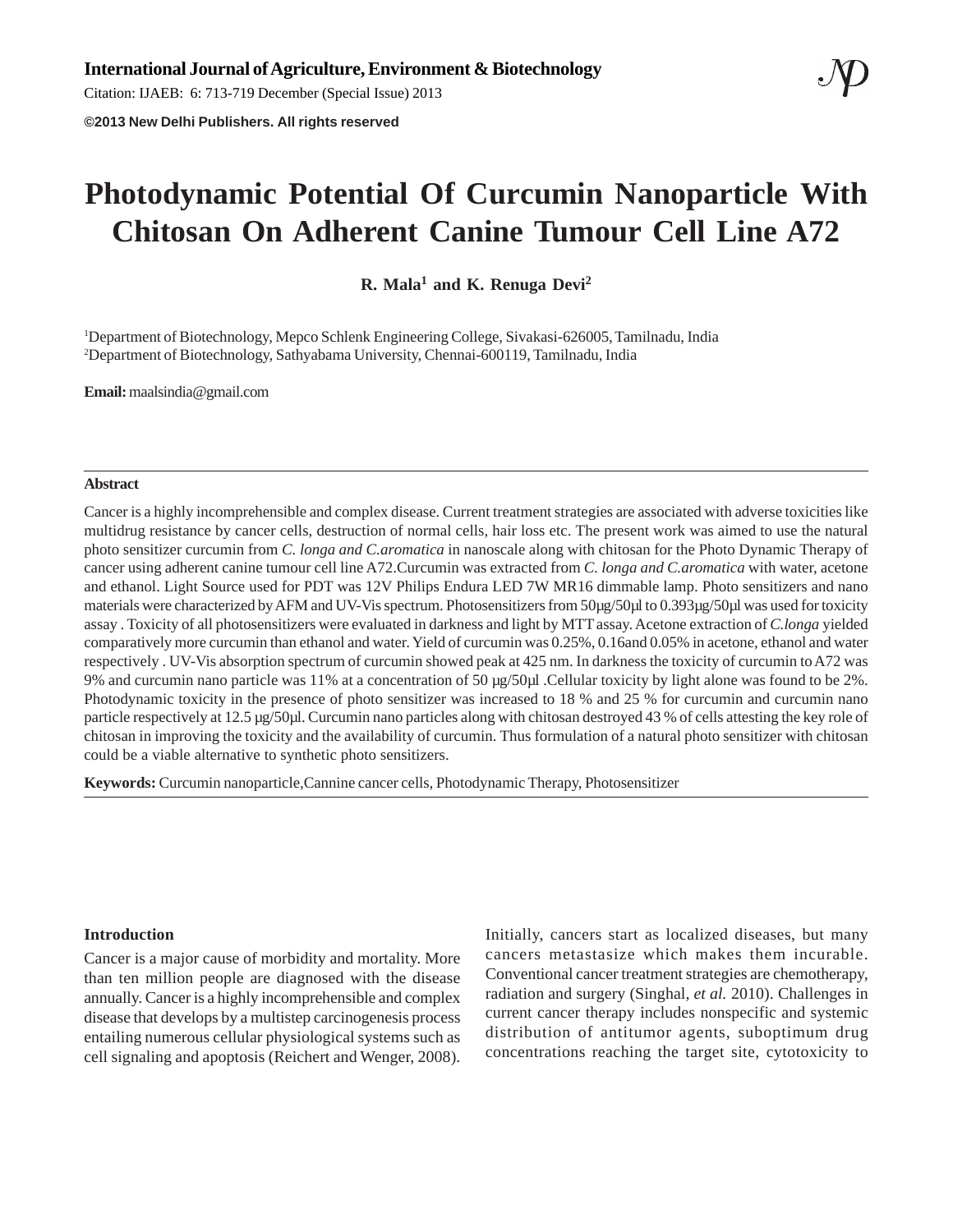normal cells and development of multiple drug resistance (Das *et. al*. 2009).Chemotherapy and ionizing radiation delivered at doses sufficient to destroy tumours are known to be toxic to the bone marrow. Neutropaenia and other forms of myelo suppression are often the toxicity of these therapies. Most of the commonly used cancer therapies are immunosuppressive. The ideal cancer therapy should be able to kill the primary tumor, activate the immune system to recognize and destroy metastatic tumor cells.

Photodynamic therapy (PDT) is an increasingly recognized alternative to treat various cancers in clinical practice (Huang *et.al*. 2008). Compared to conventional therapies, PDT has many advantages including minimal invasiveness and selectivity (Celli *et.al*.,2010; Lovell *et.al*.,2010). It is an effective and selective method for damaging diseased tissues. The efficiency of PDT depends on the nature of the Photosensitizer (PS), the pharmaceutical formulations, cellular uptake, physical localization and the concentration of PS the in target tissue, light source, intensity of light and the absorption properties of the PS.

Basic principle of PDT (Dai *et.al*. 2012) involves the activation of PS by absorption of light at specific wavelength based on the chemical nature of PS. This leads to excitation of the PS from its ground state (singlet state) into a relatively long-lived electronically excited state (triplet state), as illustrated in Fig.1.The excited PS can react directly via a Type I photo-oxygenation process with substrate (e.g., protein, lipid), leading to free radical intermediates that react with oxygen to generate various reactive oxygen species. Alternatively, the triplet can transfer its energy directly to oxygen to form singlet oxygen (Type II reaction), which is assumed to be the key agent of cellular damage.



714

This moiety is highly cytotoxic, with a short half–life  $\langle$  <0.04 is) and a short radius of action  $\left($ <0.02 im) (11). As a result, only cells that are immediate viscinity to the areas of reactive oxygen species (ROS) production are directly destroyed by PDT *(*Dolmans *et.al*.,2003). ROS act as signalling molecules of central processes such as proliferation, apoptosis and necrosis.

An ideal PS should be chemically pure and of known specific composition (this is especially significant for toxicity testing), have a high quantum yield for singlet oxygen production, have a strong absorption at a long wavelength (for maximum tissue penetration), have excellent photochemical reactivity, have minimal dark toxicity, and only be toxic in the presence of the correct wavelength of light , have strong preferential accumulation and retention in tumor tissue, rapid clearance from the body after treatment, and be easy to synthesize and administer to a patient intravenously (Wiedmann*et.al*.,2004).

Photofrin®, the first generation PS was approved in Canada in 1993, for treatment of bladder cancer. Japanese government approved Photofrin® to treat early stage lung cancer in 1994. Photofrin® was approved as the first PDT drug by the United States FDA in 1995 to treat patients with high grade dysplasia in Barrett's esophagus, and then in 1998 for patients with non-small cell lung cancer.(Usada *et.al*.,2006). However, Photofrin® is not metabolized and cleared quickly from the body. It has persistent photosensitivity for 4 to 12 weeks after treatment . Other PS are benzoporphryn derivative (Levy *et.al.,* 1990).aminolevulinic acid, Meta-tetra (hydroxyphenyl) chlorine-m THPC, (Triesscheijn, *et.al*.,2006).

However, there are limitations in the clinical application of existing PS. Most PS molecules are hydrophobic and can aggregate easily in aqueous media. Aggregated PS cannot be simply injected intravenously (Trindade, 2001). Third generation PS have improved tissue penetration, drug clearance, selective affinity of the PS to tumour tissue. Targeting moieties, such as single-chain monoclonal antibodies, enable the PS to kill tumour cells while minimizing healthy cell damage (Josefsen *et.al.* 2008).

Although third generation PS have been prepared for selective targeting, their selectivity is not high enough for clinical application.Therefore, numerous approaches have been proposed to offer high selectivity, high efficacy by incorporating PS into various delivery carriers such as liposome, polymer nanoparticles, gold nanoparticles, **Figure 1:** Principle Of Pdt(Dai *et.al*.,2012) quantum dots, magnetic nanoparticles, silica nano-particles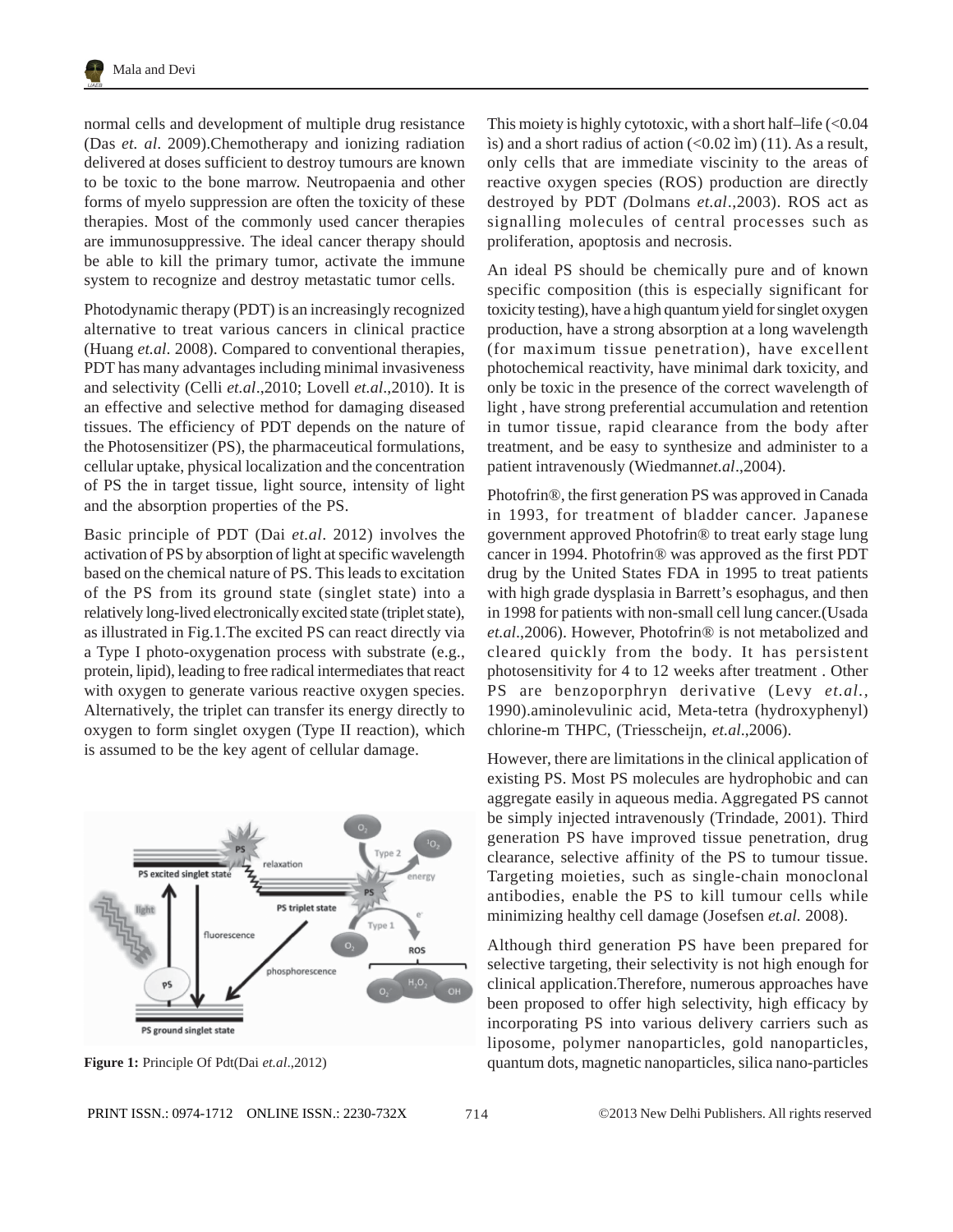etc.Nanomaterials are promising owing to their sub-cellular and sub-micron size.They can penetrate deep into tissues through fine capillaries, cross the fenestration present in the epithelial lining.

The present work was aimed to use the natural PS curcumin from *C. longa and C.aromatica* in nanoscale along with chitosan for the PDT of cancer caused by adherent canine tumour cell line A72.

## **Materials and Methods**

Nano particle of curcumin was obtained by ball milling of turmeric. Curcumin was extracted from *C. longa and C.aromatica* with water, acetone and ethanol. Scanning Electron Microscopy (SEM) images were obtained with FESEM: ZEISS operated at 5.0 kV. UV-Vis spectra were measured in Shimadzu UV-2450 UV-Visible spectrophotometer. The Fourier transform infrared (FTIR) spectra were recorded on a Shimadzu FTIR Spectrometer. A72 adherent canine tumour cell line was obtained from TANUVAS, Chennai and maintained in RPMI-1640 medium supplemented with 10% foetal bovine serum, 100 U/ml penicillin and 100 µg/ml streptomycin and grown at 370 C in a 5%  $CO<sub>2</sub>$  humidified environment. Light Source used for PDT was 12V Philips Endura LED 7W MR16 dimmable lamp. PS and nano materials were characterized by AFM and UV-Vis spectrum. PS from 50µg/50µl to 0.393µg/50µl was used for toxicity assay . Canine carcinoma A72 cells  $(3 \times 10^5 \text{ cells} / \text{well})$  were seeded in 96-well plates and the toxicity of all photosensitizers were evaluated in both darkness and light by MTT assay (Kwitniewsk,*et.al*.,2009).

### **Results and Discussion**

Turmeric (*C.aromatica* and *C.longa* L.) belongs to the Zingiberaceae family and genus Curcuma. The word turmeric is thought to be derived from the French word, terre-merite, meaning merit of the earth. It is the plant's rhizome, also known as root stalk which can be defined as a horizontal stem of a plant from which a variety of plants can grow. It is a herbaceous perennial plant, Turmeric occupies an important position in the life of Indian people as it forms an integral part of the rituals, ceremonies and cuisine. Due to the strong antiseptic properties, turmeric has been used as a remedyfor all kinds of poisonous affections, ulcers and wounds (Ammon and Wahl, 1999).

Acetone extraction of C.longa yielded comparatively more curcumin than ethanol and water. Yield of curcumin was 0.25%, 0.16 and 0.05% in acetone, ethanol and water respectively (Figure 2).



**Figure 2:** Influence Of Solvent On Extraction Of Curcumin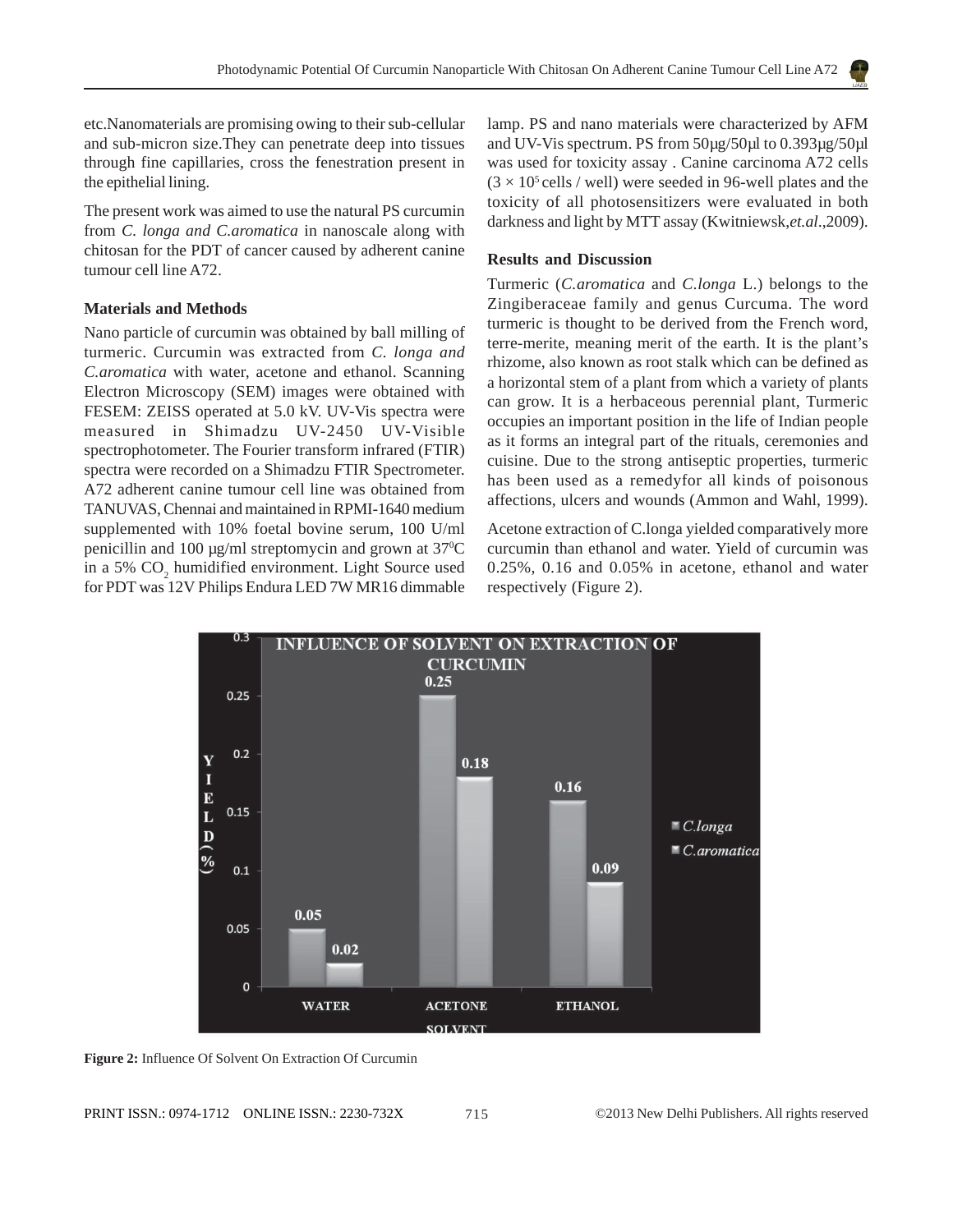

The colouring principle of turmeric was isolated in the19th century and was named curcumin. Curcumin is a polyphenol with diaryldiheptanoid with á and â unsaturated ketones. Considering the various biological activities of curcuminoids, attempts were made by several researchers to isolate curcuminoids from turmeric rhizomes by solvent extraction using organic solvents (Xu *et.al*.,2004).Yield of extraction depends on the choice of solvent and the extraction method. Antioxidant activity assessed with curcumin from *C.longa and C.aromatica* showed that the activity was superior in *C.longa* ( data not shown here) and hence cytotoxicity was evaluated with *C.longa* only.

The AFM and SEM images of curcumin and chitosan nano particle are shown in Fig 3-5.The images showed a narrow size distribution of nano particles prepared similar to the report of Tsaia *et.al*. (2011).

Photobiology of the pigments is essential for its application as PS. PS absorb light at a specific wavelength dependent on its chemical structure. For PDT application, the absorption and emission spectrum of PS should be the



**Figure 3:** Afm Image Of Curcumin Nano Particle







**Figure 5:** Afm Image Of Chitosan Nano Particle

strongest for successful therapy.UV-Vis absorption spectrum of curcumin showed a characteristic broad band from 400-500 nm with a maximum absorbance in 425 nm as represented in Figure 6. The maximum absorbance is due to the excitation of its extended ð conjugation system. On absorption of light energy, it is excited from ground state to the first excited state and oscillates between the ends of the chromophore .The photophysics of curcumin is very much dependent on solvent polarity ,as the solvent influences the tautomerisation (Bong ,2000; Khopde *et.al*.,2000).The colour of the PSs was light sensitive and fade away when exposed to light. The results are in accordance with the observation of Tang, 2010.



**Figure 6:** Uv-Vis Absorption Spectrum Of Curcumin Nano Particle

The influence of curcumin and curcumin nano particle on the cyto totxicity of A72 in darkness is shown Figure 7. PS without light illumination causes damage to the cells in concentration dependent manner. At 50µg/50µl of curcumin 9% of cells were destroyed. The destructive effect decreased to 6% and 2% at 6.25785µg/µl and 0.785µg/µl. Thapliyal and Maru, (2001) supported the dose dependent anti cancer activity of turmeric powder. Ozaki *et al*. (2000) reported that curcumin induces apoptosis in cells. Curcumin modulates cell cycle progression as well as the cross talk of various pro- and antiapoptoticfactors.( Kapadia *et al.,* 2002).At all concentrations of analysis curcumin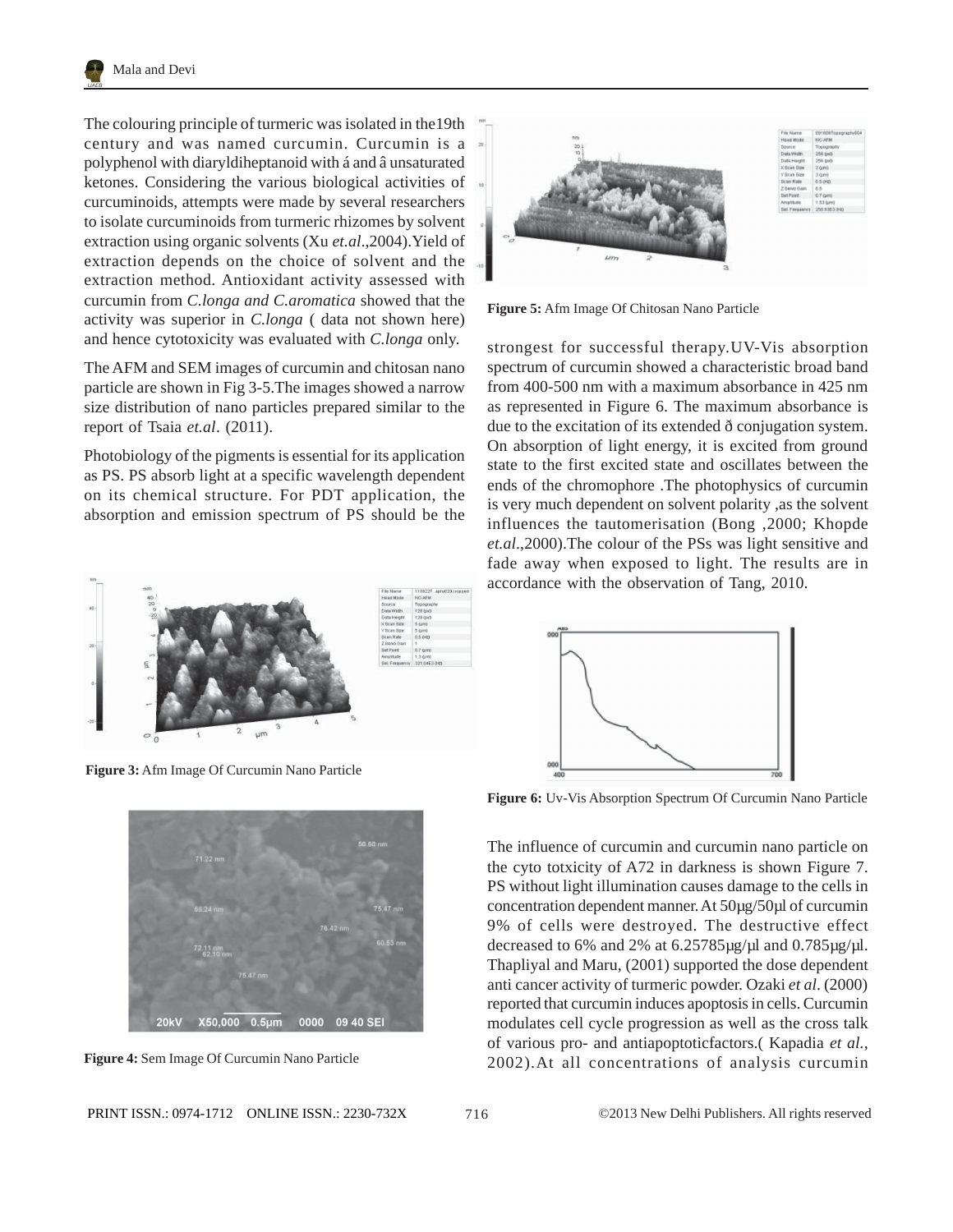nanomaterial exhibited comparatively higher toxicity.At 1.57 µg/50 µl the toxicity was 9% for nanoparticles where as curcumin showed the same toxicity only from 12.5 µg/50 µl. In most cells curcumin sequentially induces activationof caspase-8, cleavage of BID, loss of mitochondrial membrane potential, opening of transition pores, release of cytochrome C, caspase-9 activation, caspase-3 activation and cleavage of PARP and inhibitor of caspase-activated deoxyribonucleaseICAD), thus leading to DNA fragmentation and apoptosis.

The cells were exposed to light for 20 minutes at a distance of 60cm in the absence of PS and the viability of A 72 cells were calculated from MTT assay. Cellular toxicity was found to be 2%.Temperature increase during the illumination duration was only  $5^0$ . C. So the result confirms that the light intensity for 20 minutes is not cytotoxic. Li *et.al.* 2010 supported the present observation that 77.38% of inhibition was found only after 3 days of continuous illumination. The visible light exposure may directly induce photoproducts through the direct excitation of DNA (Hoffmann-Dörr *et.al*., 2005). Visible light might act on mitochondrial PS, such as cyclooxygenase(COX), cytochrome P 45 isoenzymes, and flavin protein to influence the electron transport system and generate substantial reactive oxygen species (ROS). The ROS, including peroxynitrite anion (ONOO)-, are able to penetratethe nuclear membrane and cause various oxidative DNA modifications, cause nuclear DNA damage, which then further triggers downstream sig *invitro* nals andinduces cell death. (Osborne *et.al*. al.2010).

Developments of PDT for cancer mainly focus on the selectivity of PS and the light source for illumination. The photodynamic toxicity of PS to A72 is given in Figure 8. It is clearly evident that at 50µg/50µl of PS the toxicity was 18 %, 25% for curcumin and curcumin nano particle respectively.

The effect of blending chitosan nano particle with curcumin nano particle on the photodynamic toxicity of A72 is represented in Figure 9. When curcumin nano particle was blended with chitosan (40µg of CNP+40µgChitosan /50µl) the toxicity towards cells was significantly increased.At 12.5µg/50µl the toxicity of curcumin, CNP and mixture of CNP and chitosan was 25%,30% and 43% respectively. At lowermost concentration 0.393µg/50µl, the toxicity showed by  $CNP + chi$ tosan was 35%. Chitosan is a biocompatible carrier for photsensitizers. It has been found that the choice of delivery vehicle can influence the tumor selectivity of the PS.



**Figure 7:** Toxicity Of Curcumin Nano Particle To A72 Cell Lines In Darkness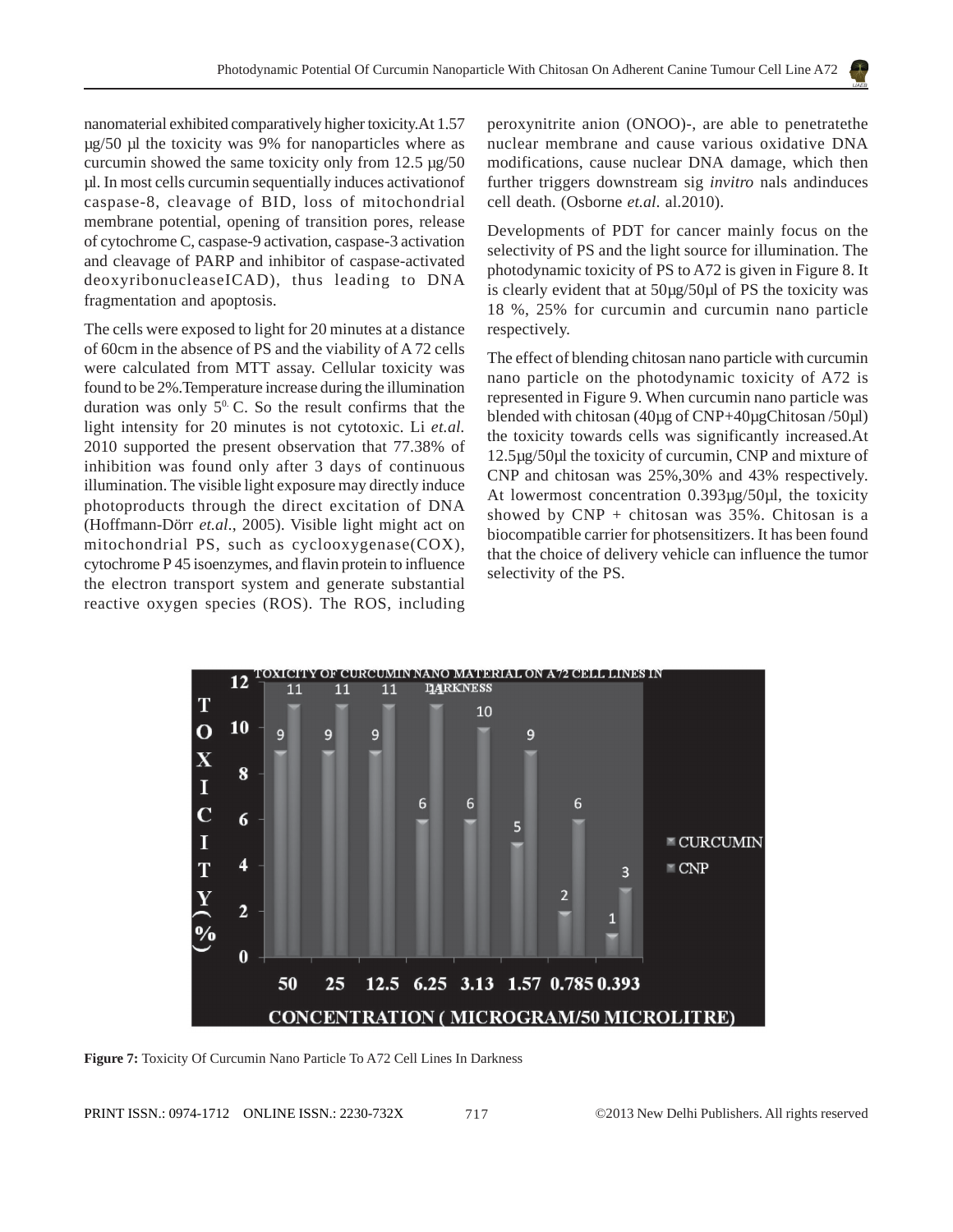

**Figure 8:** Photodynamic Toxicity Of Curcumin Nano Particle To A72 Cell Lines



**Figure 9:** Influence Of Chitosan On Photodynamic Toxicity Of Curcumin Nano Particle To A72 Cell Lines

PRINT ISSN.: 0974-1712 ONLINE ISSN.: 2230-732X ©2013 New Delhi Publishers. All rights reserved